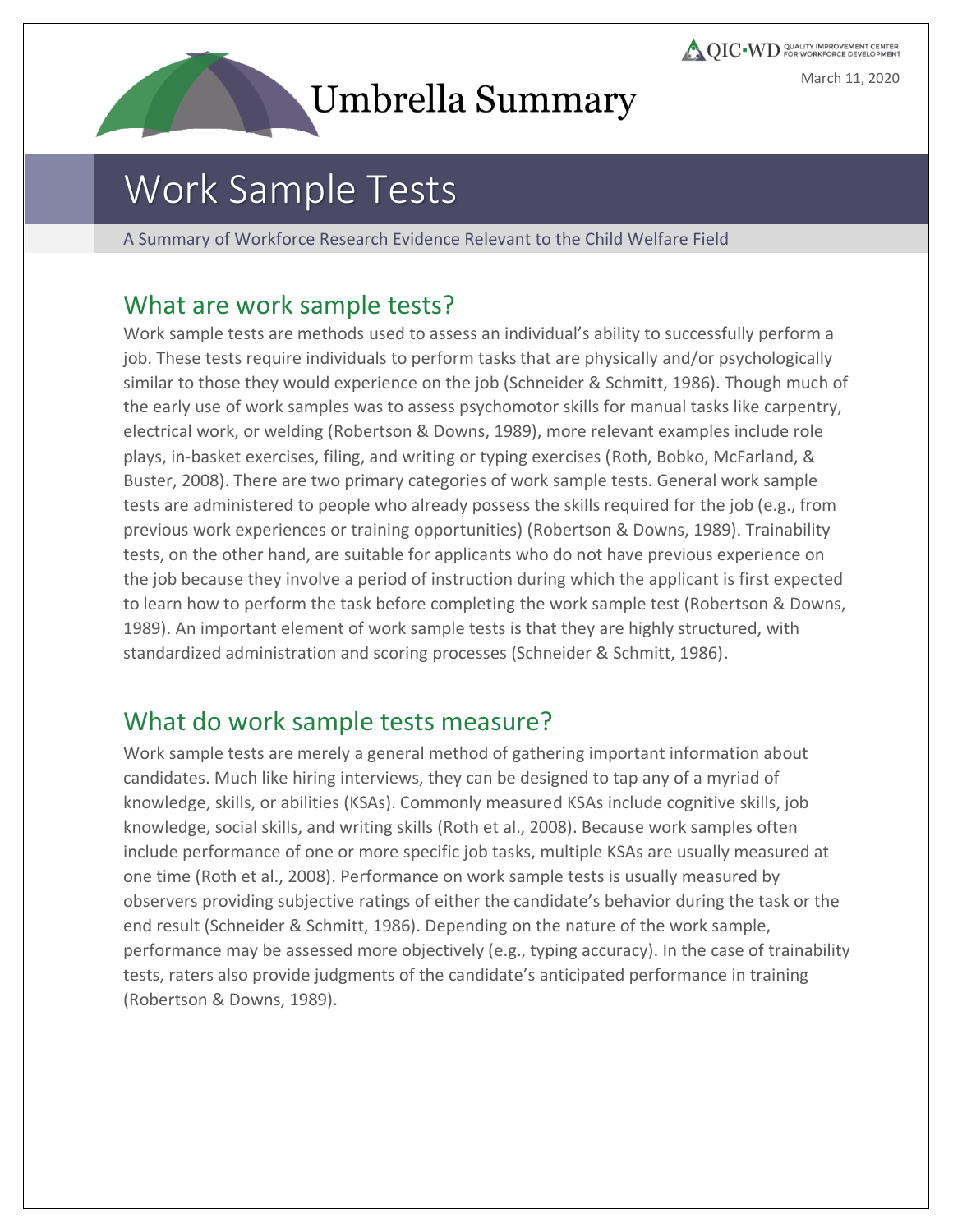#### Why are work sample tests valuable?

Work samples are valuable because they are relatively strong predictors of subsequent job performance, for people who already possess the necessary KSAs to perform the job (Roth et al., 2005). Additionally, trainability tests have been shown to be strong predictors of success in training (Robertson & Downs, 1989). Work samples are likely to be most predictive of job performance or success in training when the simulation tasks closely align with the tasks that will be encountered on the job or in training (Robertson & Downs, 1989). Another benefit of work sample tests is that applicants tend to have the most favorable reactions to them, relative to other hiring methods, presumably because of their strong relevance to the job (Anderson, Salgado, & Hulsheger, 2010).

#### QIC-WD Takeaways

- ► Work sample tests can be useful hiring tools that lead to higher job or training performance among new hires.
- ► Work sample tests are not intended to improve turnover, and there are no metaanalyses assessing that connection. Because they are associated with better performance, it is possible that work sample tests may reduce involuntary turnover caused by poor performance, but research is needed to test that question.
- $\triangleright$  A work sample test should be developed on the basis of a job analysis and should include standardized administration and scoring processes.
- ► Except for the case of a trainability test, work sample tests should not target knowledge, skills, or situations that will be covered in training or learned on the job.
- ► For jobs that entail a significant amount of training, work sample tests are best suited for assessing basic prerequisites—fundamental knowledge or skills that will not be trained. For child welfare professionals, this may mean competencies like oral or written communication or typing skills.
- ► Work sample tests are particularly appropriate for jobs that do not involve extensive training or have high minimum requirements. In child welfare, this may mean jobs like case aides or supervisors or minimum requirements like a master's degree or many years of previous experience.
- ► As with all strategies used to make hiring decisions, work samples are considered tests and are therefore subject to certain professional and legal guidelines. Due to the technical requirements involved in developing and validating a work sample test, it is recommended that agencies consult with an expert for assistance.

#### References

Anderson, N., Salgado, J. F., & Hulsheger, U. R., (2010). Applicant reactions in selection: Comprehensive meta-analysis into reaction generalization versus situational specificity. *International Journal of Selection and Assessment, 18*, 291–304.